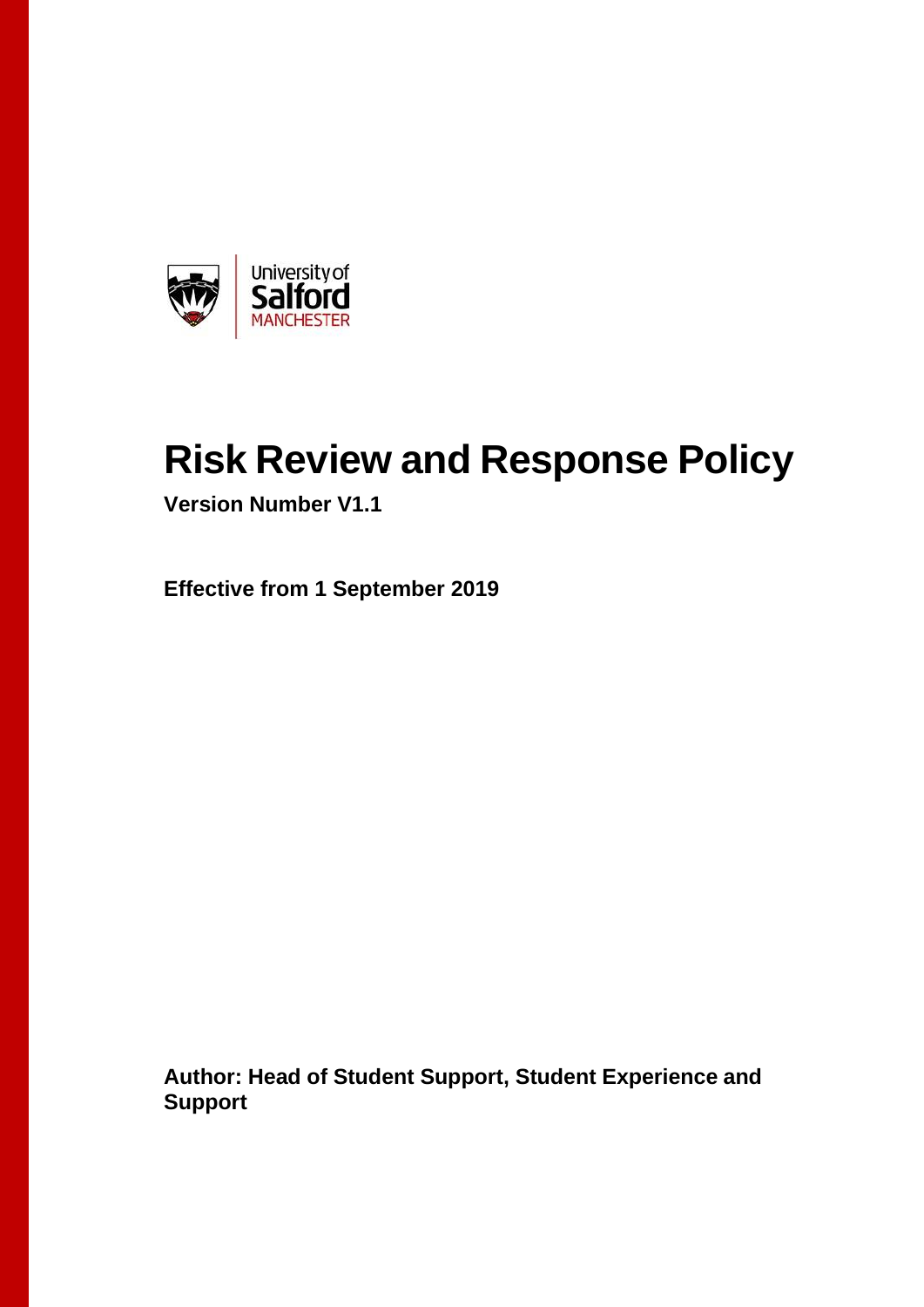# **Contents**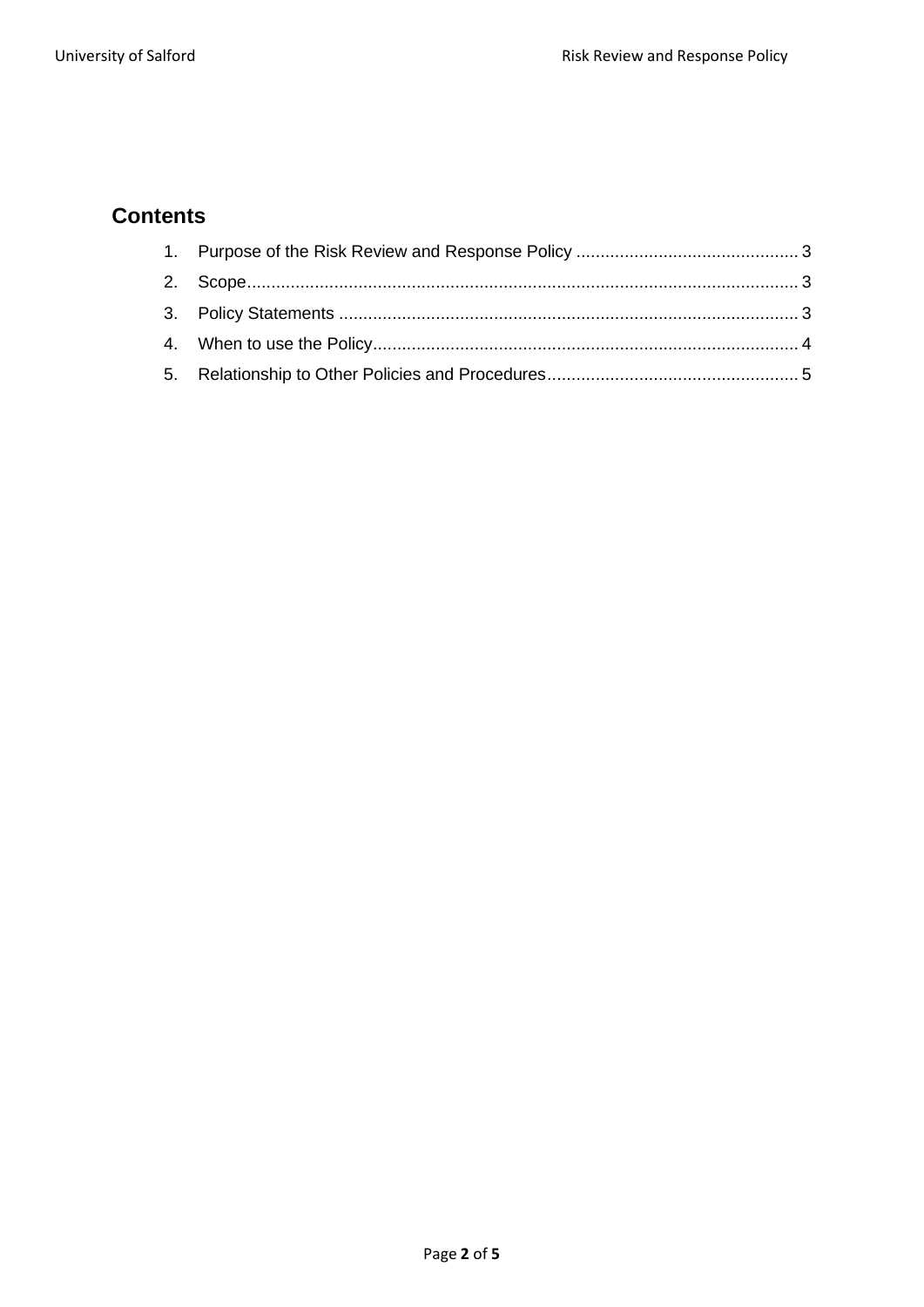### <span id="page-2-0"></span>**1. Purpose of the Risk Review and Response Policy**

The purpose of this policy is to provide a clear and impartial approach for staff when:

- there are concerns that a student may be at significant risk, or may present a significant risk to others, or seriously obstruct the business of the University; and
- an immediate, temporary suspension of study may be required to reduce theimmediate risk and / or to allow for a risk mitigation plan to be put in place.

#### <span id="page-2-1"></span>**2. Scope**

This policy applies to all students registered at the University of Salford. It does not applyto students studying at collaborative partner organisations which are expected to have their own policies in place.

#### <span id="page-2-2"></span>**3. Policy Statements**

- i) The University has a duty of care to respond appropriately where it has reasonable grounds to believe that a student may presently be at risk, or may present an imminentrisk to themselves, or others.
- ii) Where there are reasonable grounds to believe that a risk is present, the Universitymust have the capacity to take swift appropriate action in response, as appropriate.
- iii) At the same time, there is a need to ensure that any action taken arises from evidence-based deliberations. The determination of risk should result from the consideration of evidence about the behaviour of, or other relevant factors relating to,an individual student at a particular time.
- iv) Where action is taken in relation to a risk under this policy, this will be as a neutral act and pending further action to be taken under another relevant policy or procedure, for example Fitness to Practise or the Student Disciplinary Procedure.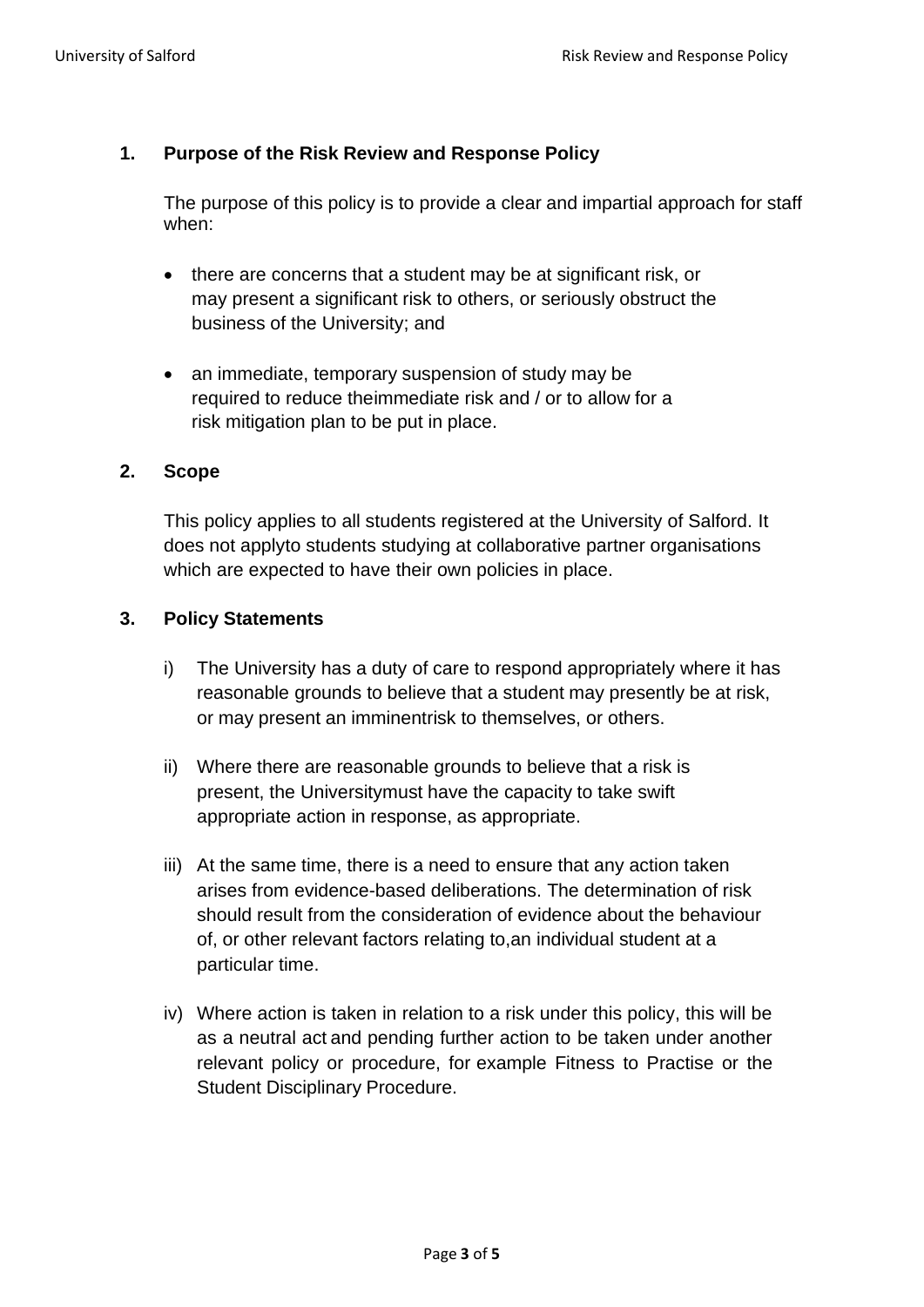# <span id="page-3-0"></span>**4. When to use the Policy**

If the behaviour of a student suggests that:

- i) The student is at risk or presents an imminent risk to themselves or others; and,
- ii) an immediate, temporary suspension of study may be required to reduce theimmediate risk and / or to allow for a risk mitigation plan to be put in place.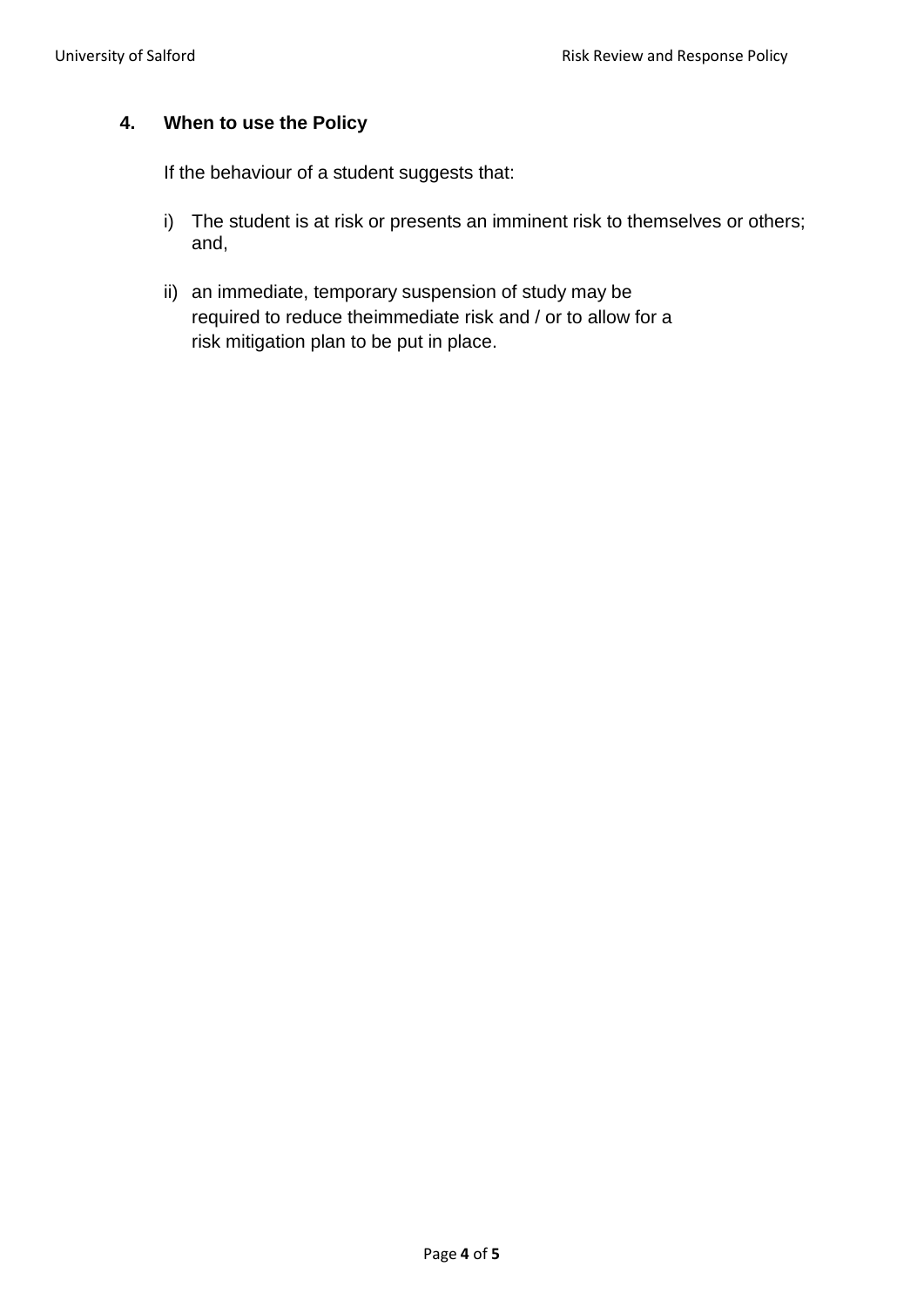## <span id="page-4-0"></span>**5. Relationship to Other Policies and Procedures**

The Risk Review & Response policy may be considered alongside any of the University'spolicies and procedures. It may be invoked if there is felt to be an immediate risk which cannot wait to be managed through any other policy or procedure.